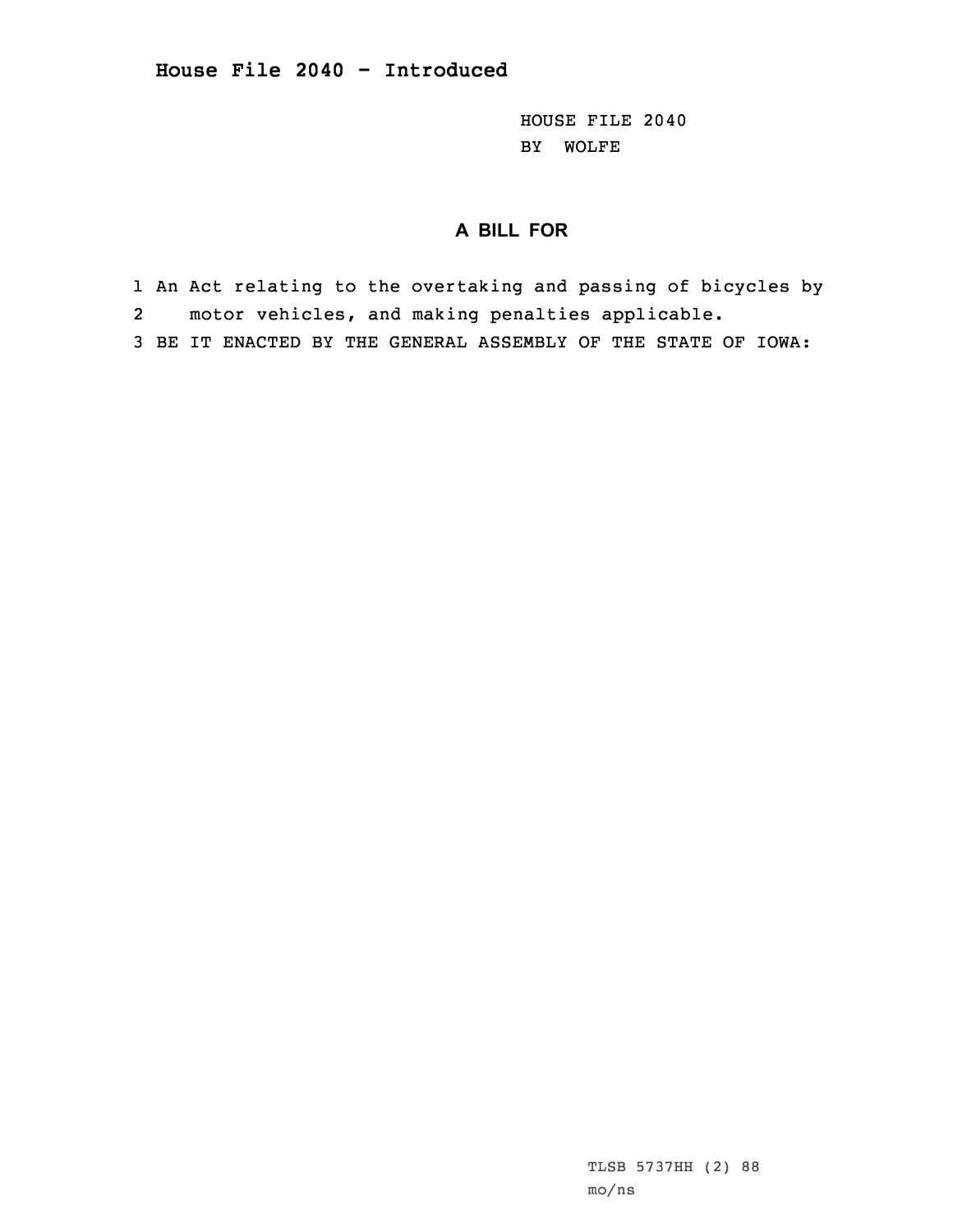1 Section 1. Section 321.299, Code 2020, is amended to read 2 as follows:

3 **321.299 Overtaking <sup>a</sup> vehicle or bicycle.**

4 The following rules shall govern the overtaking and passing 5 of vehicles and bicycles proceeding in the same direction, 6 subject to those limitations, exceptions, and special rules 7 hereinafter stated:

 1. The driver of <sup>a</sup> vehicle overtaking another vehicle proceeding in the same direction shall pass to the left of the other vehicle at <sup>a</sup> safe distance and shall not again drive to the right side of the roadway until safely clear of the overtaken vehicle.

 2. Except when overtaking and passing on the right is permitted, the driver of an overtaken vehicle shall give way to the right in favor of the overtaking vehicle and shall not increase the speed of the overtaken vehicle until completely passed by the overtaking vehicle.

 3. The driver of <sup>a</sup> vehicle overtaking <sup>a</sup> person riding <sup>a</sup> bicycle proceeding in the same direction on <sup>a</sup> roadway shall pass to the left of the bicycle in an adjacent travel lane or on the opposite side of the roadway and shall not again drive to the right side of the roadway until safely clear of the overtaken bicycle in accordance with section 321.281. This subsection does not apply to <sup>a</sup> vehicle overtaking <sup>a</sup> bicycle which is traveling on <sup>a</sup> paved shoulder or in <sup>a</sup> lane designated for the travel of bicycles.

27 Sec. 2. Section 321.304, Code 2020, is amended to read as 28 follows:

29 **321.304 Prohibited passing.**

30 No A vehicle shall not, in overtaking and passing another 31 vehicle, <sup>a</sup> bicycle, or at any other time, be driven to the left 32 side of the roadway under the following conditions:

33 1. When approaching the crest of <sup>a</sup> grade or upon <sup>a</sup> curve <sup>34</sup> in the highway where the driver's view along the highway is 35 obstructed for <sup>a</sup> distance of approximately seven hundred feet.

LSB 5737HH (2) 88

-1-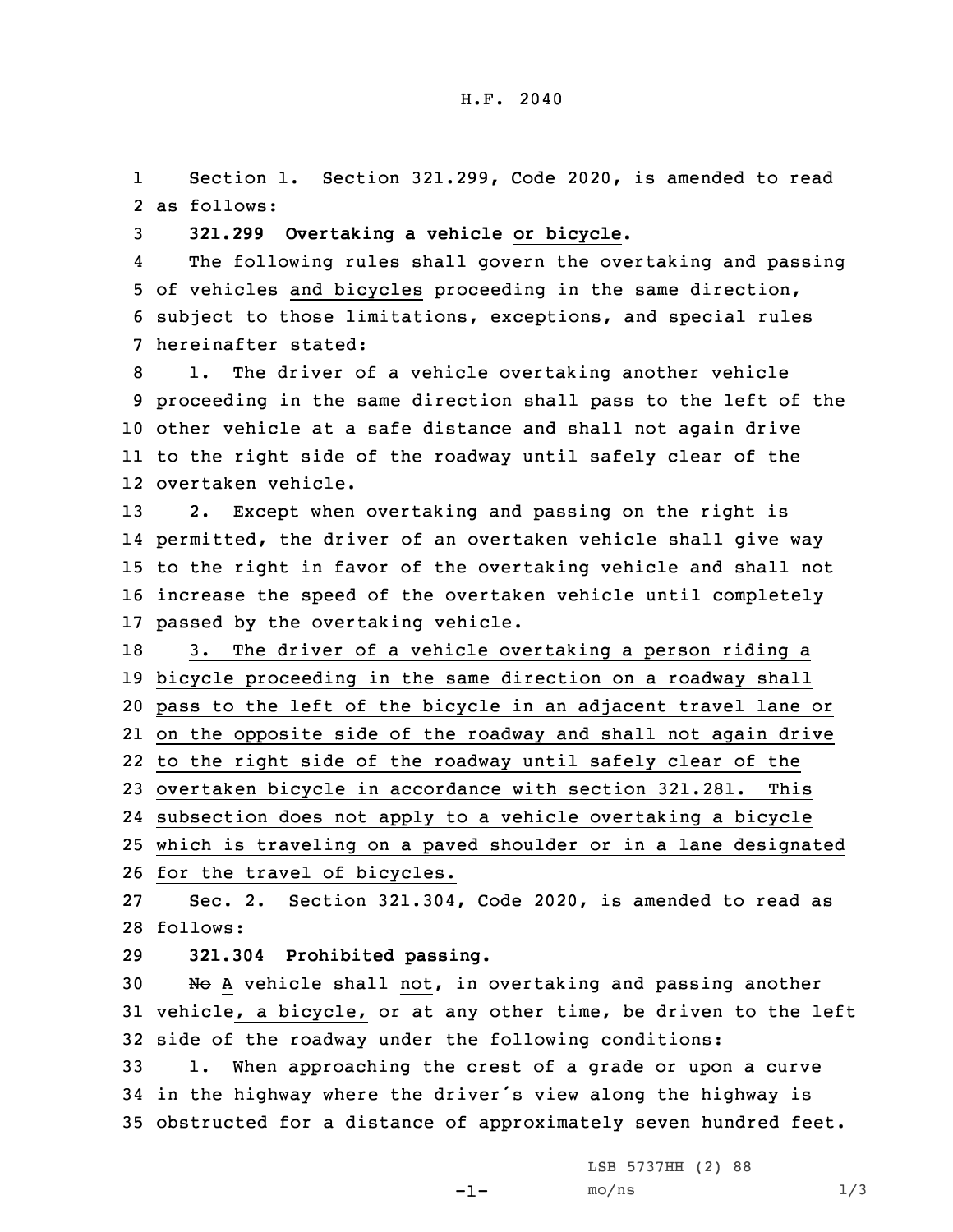1 2. When approaching within one hundred feet of any narrow 2 bridge, viaduct, or tunnel, when so signposted, or when 3 approaching within one hundred feet of or traversing any 4 intersection or railroad grade crossing.

 3. Where official signs are in place directing that traffic keep to the right or <sup>a</sup> distinctive center line or off-center line is marked, which distinctive line also so directs traffic as declared in the sign manual adopted by the department of transportation. This subsection does not apply to <sup>a</sup> vehicle overtaking and passing <sup>a</sup> bicycle, provided the vehicle complies with the limitations set forth in section 321.303.

## EXPLANATION

13 **The inclusion of this explanation does not constitute agreement with the explanation's substance by the members of the general assembly.**

12

14

 This bill amends Code section 321.299 to require the driver of <sup>a</sup> vehicle overtaking <sup>a</sup> person riding <sup>a</sup> bicycle proceeding in the same direction on <sup>a</sup> roadway to pass to the left of the bicycle in an adjacent travel lane or on the opposite side of the roadway, and prohibits the driver from returning to the right side of the roadway until safely clear of the overtaken bicycle in accordance with Code section 321.281. Code section 321.281 prohibits <sup>a</sup> person operating <sup>a</sup> vehicle from steering the vehicle unreasonably close to or toward <sup>a</sup> person riding <sup>a</sup> bicycle on <sup>a</sup> highway. This provision of the bill does not apply if the bicycle is traveling on <sup>a</sup> paved shoulder or in <sup>a</sup> lane designated for the travel of bicycles.

 <sup>A</sup> violation of Code section 321.281 is punishable by <sup>a</sup> scheduled fine of \$250 and <sup>a</sup> violation of Code section 321.299 is punishable by <sup>a</sup> scheduled fine of \$100. However, if <sup>a</sup> violation of Code section 321.299 causes <sup>a</sup> serious injury, <sup>a</sup> court could impose an additional fine of \$500 and suspend the person's driver's license for not more than <sup>90</sup> days. If the violation causes <sup>a</sup> death, <sup>a</sup> court could impose an additional fine of \$1,000 and suspend the person's driver's license for not more than 180 days.

 $-2-$ 

LSB 5737HH (2) 88  $mo/ns$  2/3